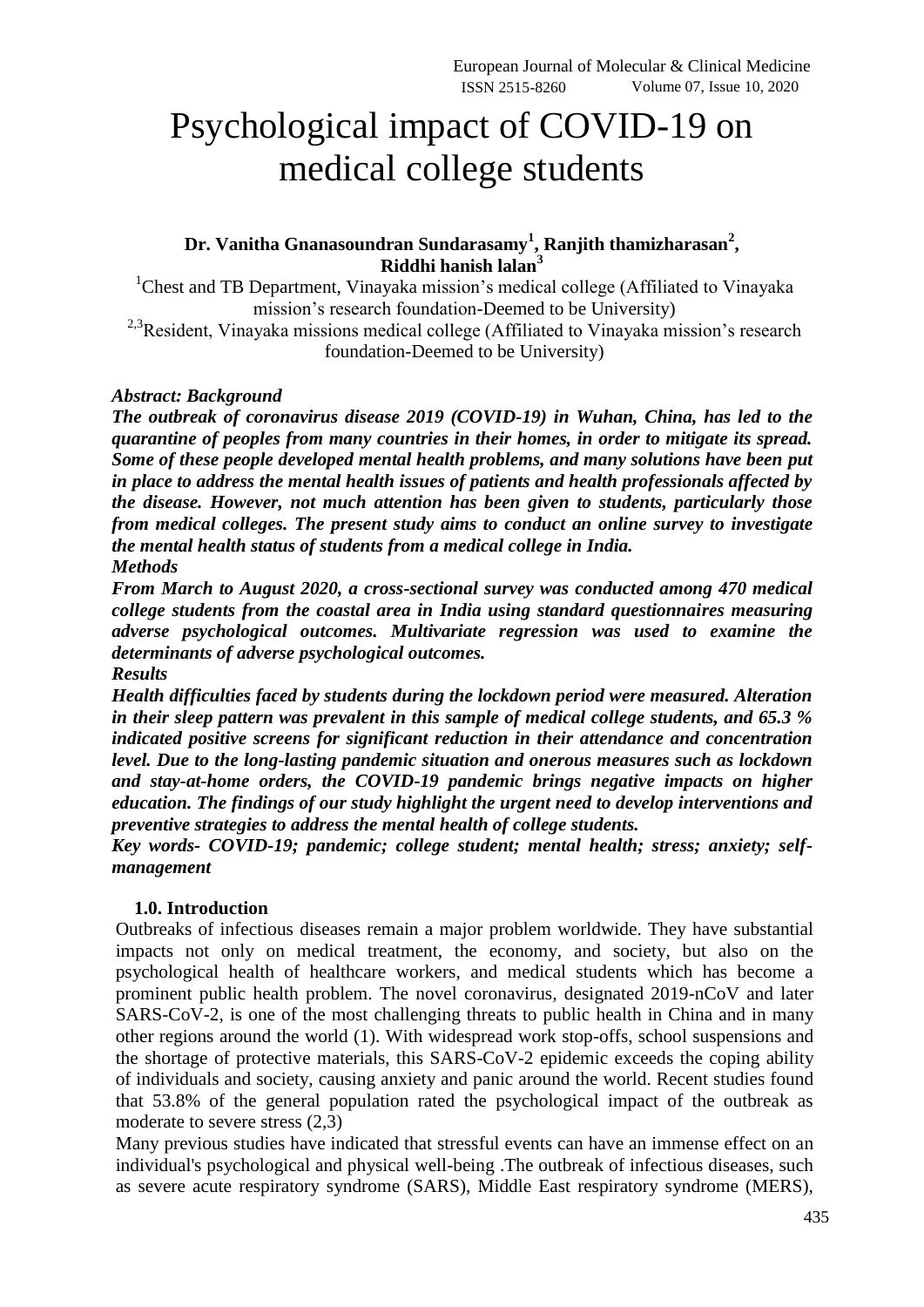and COVID-19, and the consequences (e.g. disease-related fear, threat, and anxiety) are indisputable stressors (4,5,6). Many studies have revealed that people presented with psychological responses (such as anxiety and depression) to the SARS and MERS outbreak in different regions. A study on online mental health surveys associated with the COVID-19 outbreak has recently been published, which targeted different populations, and revealed that the prevalence of depression and anxiety was 50.7% and 44.7%, respectively (7,8).

In addition, patients with a history of psychiatric illnesses and who were isolated had a high risk of anxiety and anger at 4-6 months after withdrawal from isolation. The neurotransmitter abnormalities in the emotional center of the cerebrum may lead to poor control of symptoms of anxiety and anger in these patients (9,10).

However, unlike other students, medical students have a deeper understanding of the disease, making them more anxious during the quarantine period. Apart from suffering from anxiety about COVID-19, students who were scheduled to attend classes taught by teachers from the hospital or some senior students who were scheduled to commence clinical practice within the hospital, and other students preparing for their postgraduate entrance examination were also quarantined at home. Furthermore, there was a discontinuation of the normal transport network within the city (11, 12,13). This further disrupted the academic schedule of these students, thereby potentially making them depressed or anxious. Therefore, it was important to analyse whether there were mental health problems affecting medical students during the COVID-19 outbreak, and whether there were gender, geographic, or grade differences, if this problem exists. To further understand the physical and mental health of these medical students, an online mental health survey associated with the COVID-19 outbreak was conducted *via* the Google survey-based survey program Questionnaire, which is an instant surveying tool that has been widely used in India (14, 15,16,17).

### **2.0. Materials and Methods**

## **2.1. Google based survey and sample collection strategy**

A cross sectional survey design was decided to assess the initial psychological impact of COVID-19, (fears worries and impairment in sleep). We collected data using an online Google survey as per Indian Government's recommendations to minimise face-to-face or physical interaction as citizens continue to isolate themselves at home (18,19).

### **2.2. Measurements**

Survey questions included demographic characteristics (i.e., age, gender, education, marital status and occupation), general health status, variables related to the COVID-19 (e.g. whether ever been quarantined, level of concern to the outbreak), perceived threat of COVID-19, perceived stress, anxiety, depression and PTS, perceived social support and coping strategies (20).

### **2.3. Statistical analysis**

Data were double-entered into the Statistical Package for the Social Sciences (SPSS for Windows, version 25.0; IBM, Chicago, IL). The chi-square test was used to determine whether there were significant differences between the number of asymptomatic and symptomatic students, in terms of different genders, geographical locations, and grades. The Kruskal-Wallis test was used to determine whether there were significant differences among the number of different degrees of symptomatic students, in terms of different genders, geographical locations, and grades. A *P*-value of <0.05 was considered statistically significant (21,22).

## **3. Results and Discussion**

Self-declared information from 470 students (265 female and 205 male) from 9 different states India were included. All participants who entered the survey responded to each question. Year and state wise distributions are represented in **Figure 1 and 2.** Participants were provided full consent before participation in the online survey. The majority of responders  $-27$  % (127) – were from III year.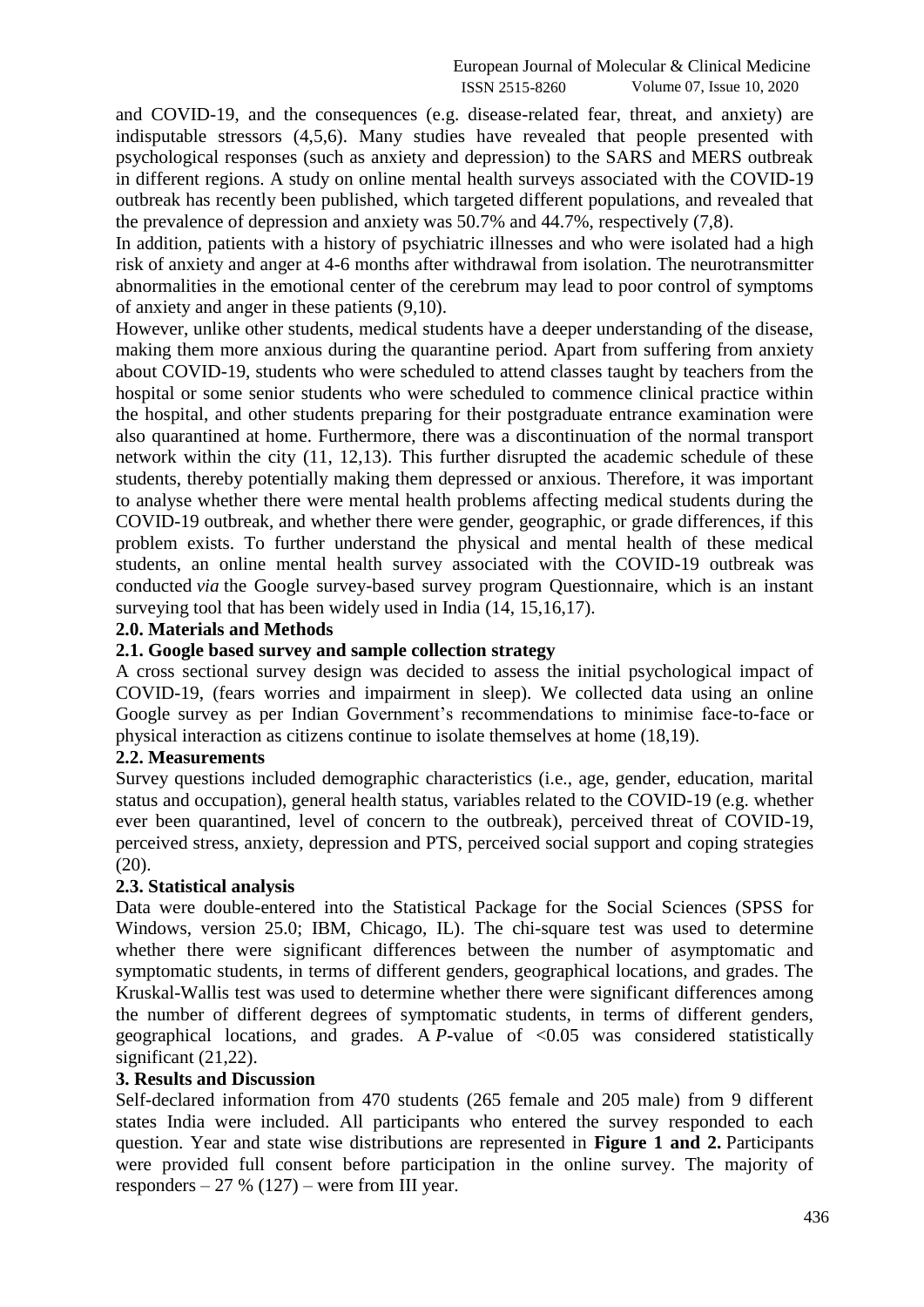

I Year Il Year III Year IV Year Intern Figure 1 – The year vise data of the medical and paramedical students participated in the study.





An assessment of students has revealed that a majority of them are suffering from generalized health difficulties such as palpitations, sweating, breathing difficulties, falling of infending doom, chest tightness, dizziness. Nearly 40.1 % and 22.5 % of the students were encountered heavy sweating and breathing difficulties respectively **Figure 3**.

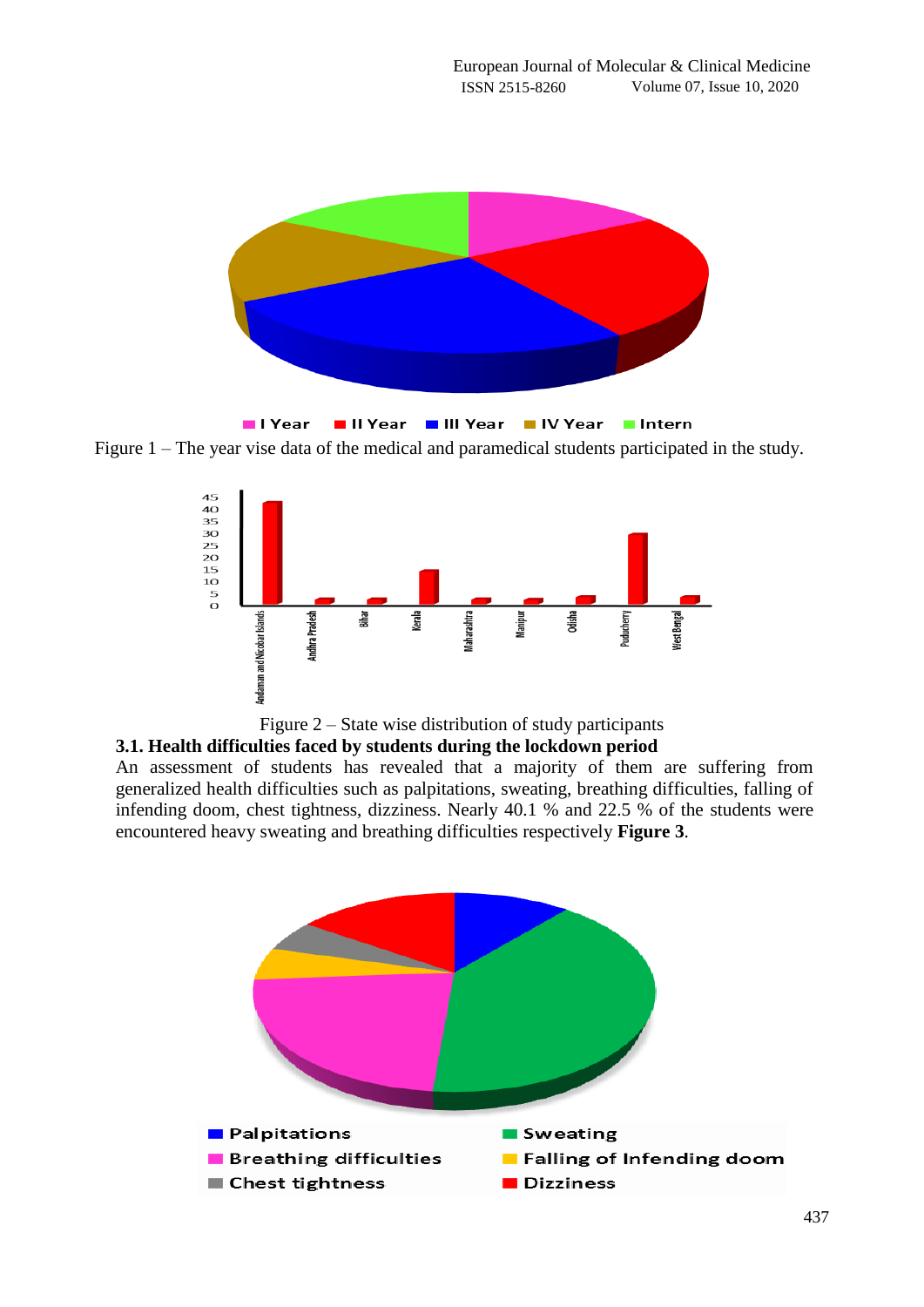Figure 3 – Health difficulties faced by students during the lockdown period

# **3.2. Alteration in sleep pattern experienced by students**

An irregular bedtime schedule is a prevalent problem in young adults, and could be a factor detrimentally affecting sleep quality. Nearly 58.5 % students were experienced altered sleep pattern during Covid 19 pandemic. The results of our study suggest a high prevalence of both an irregular bedtime schedule and insufficient sleep among the medical college students. Students with an irregular bedtime schedule may experience poor sleep quality. These "inadequate sleep hygiene" behaviours include irregular sleep schedules, frequent or prolonged daytime naps, alcohol consumption before bedtime. Since sleep is essential for maintaining the balance of the human psyche, its deprivation during Covid 19 pandemic causes significant damage to concentration, memory and emotional control (**Figure 4 and 5 )**



Figure 5 – Alteration in the sleep pattern

# **3.3. Difficulties in concentration**

**.**

Based on the assumption that students' mental health may deteriorate over prolonged periods of physical distancing and online learning, this experiment was done to investigate the concentration of students during online learning. And, learning situations established by educational institutions whether in-person classes or online classes always require that students focus their attention and consciously control their thoughts. Some cognitive processes require more attention than others. This is particularly the case for activities involving the conscious control of cognitive processes (such as attending lectures, reading or writing), requires attention and mental energy. Not surprisingly, the Covid 19 greatly influences the concentration of students (**Figure 6)**.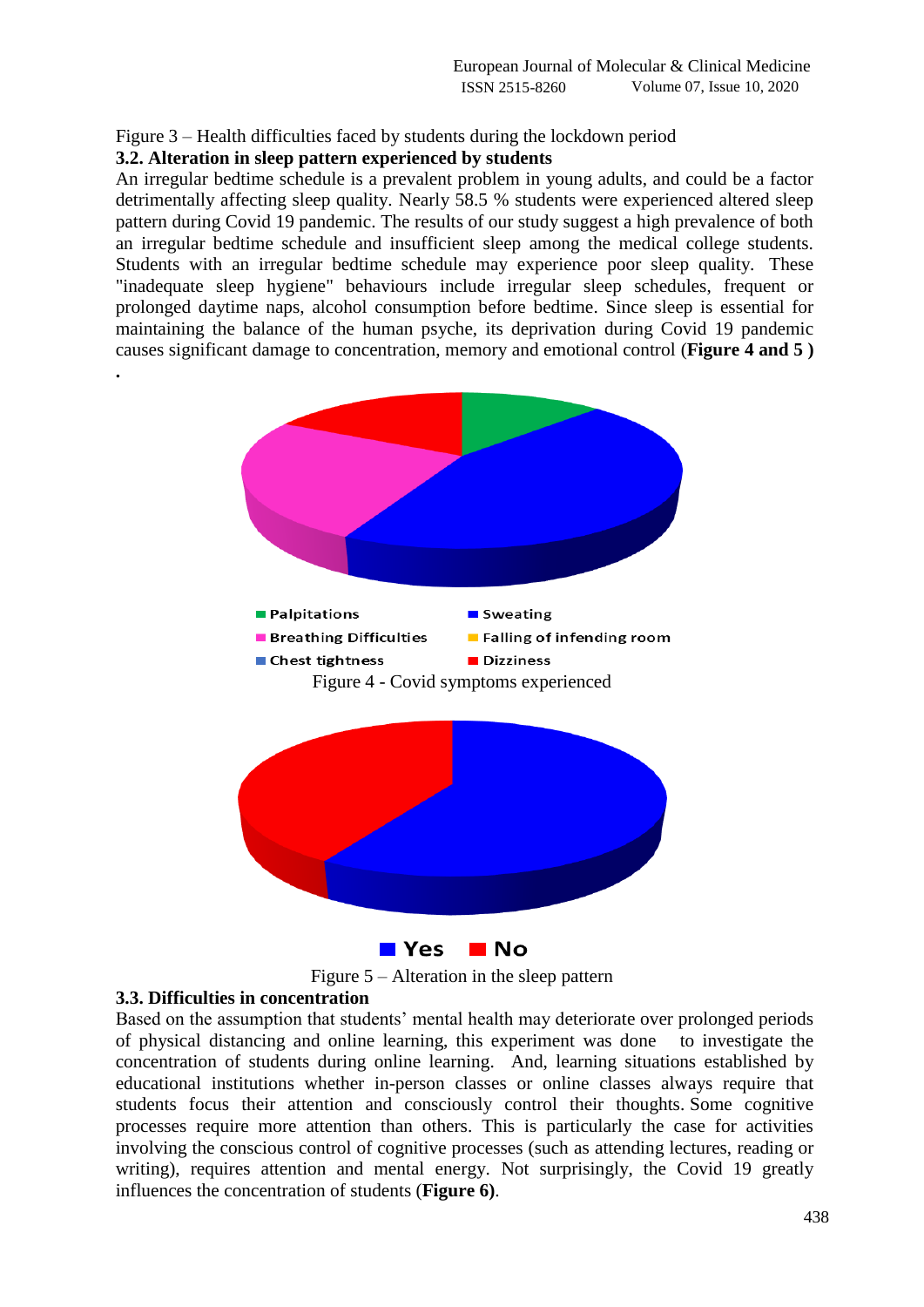

Figure 6 - Difficulties in concentration

### **3.4. Covid 19 symptoms experienced by college students during lock down**

In this study, we investigate the symptoms experienced by the students at the time of the COVID-19 crisis. Most of the students have experienced sweating as a major symptom followed by breathing difficulties. The symptoms experienced were detailed in figure 6.

#### **3.5. Tobacco, alcohol, social media usage during lockdown**

During the COVID-19 lockdown, people self-reported drinking slightly more alcohol compared to before the lockdown, which was positively associated with the stress, unemployment, and homework. The top motive for drinking more was conviviality. The number of cigarettes smoked per day only marginally increased during the lockdown. As per the results of a survey on the impact of the coronavirus (COVID-19) pandemic on media usage in medical college students, it was observed that there was a spike in usage of social networking applications in the first phase of the nation-wide lockdown. Nearly 72 % of responders were spend more time in social media during the extended lockdown (**Figure 7 to 11)**.



Figure 7– Tobacco User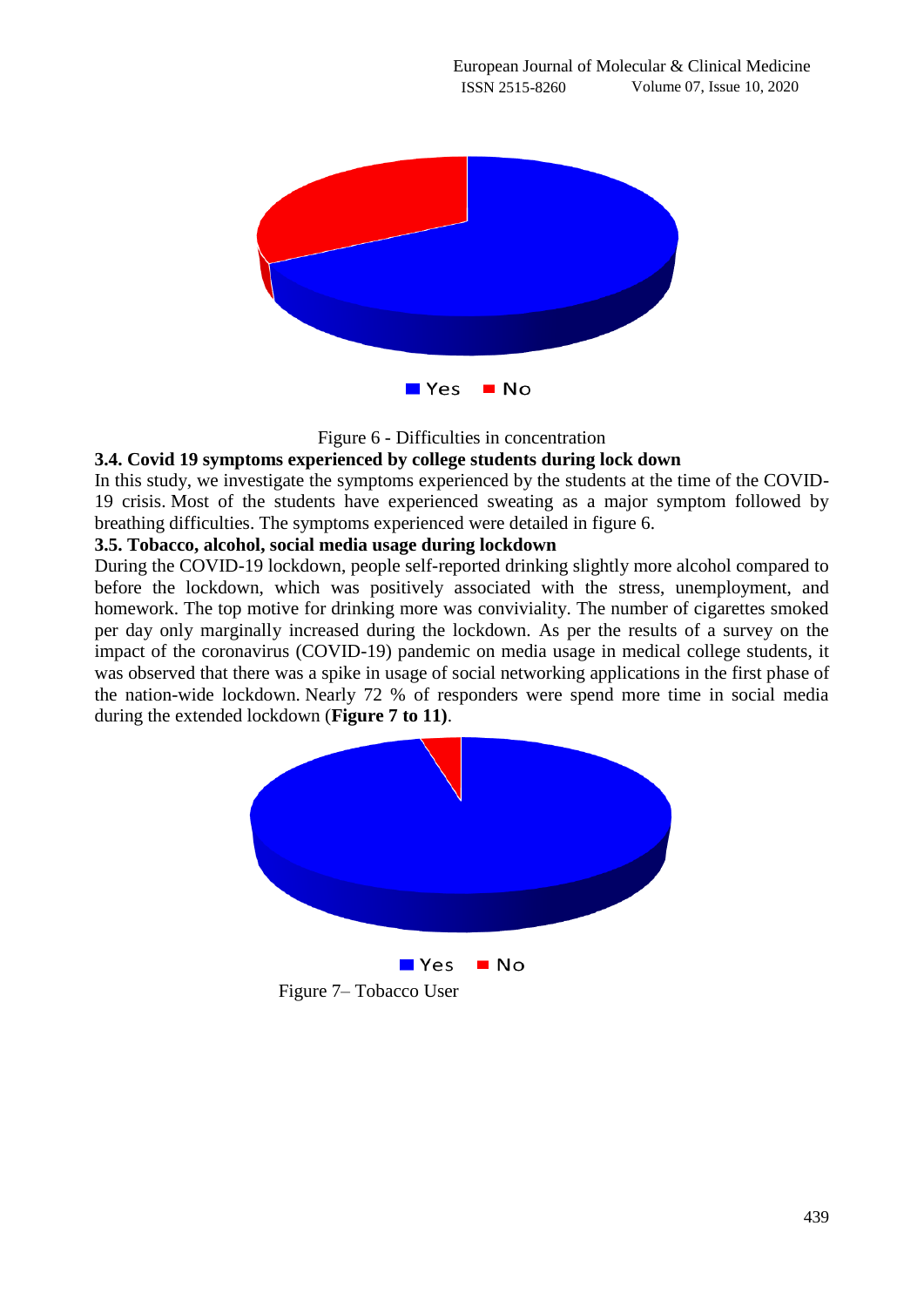

 $Yes$  No Figure 8 - Response on alcohol consumption



**es**  $**W**$  **No** Figure 11 – Later reaction of losing dignity and response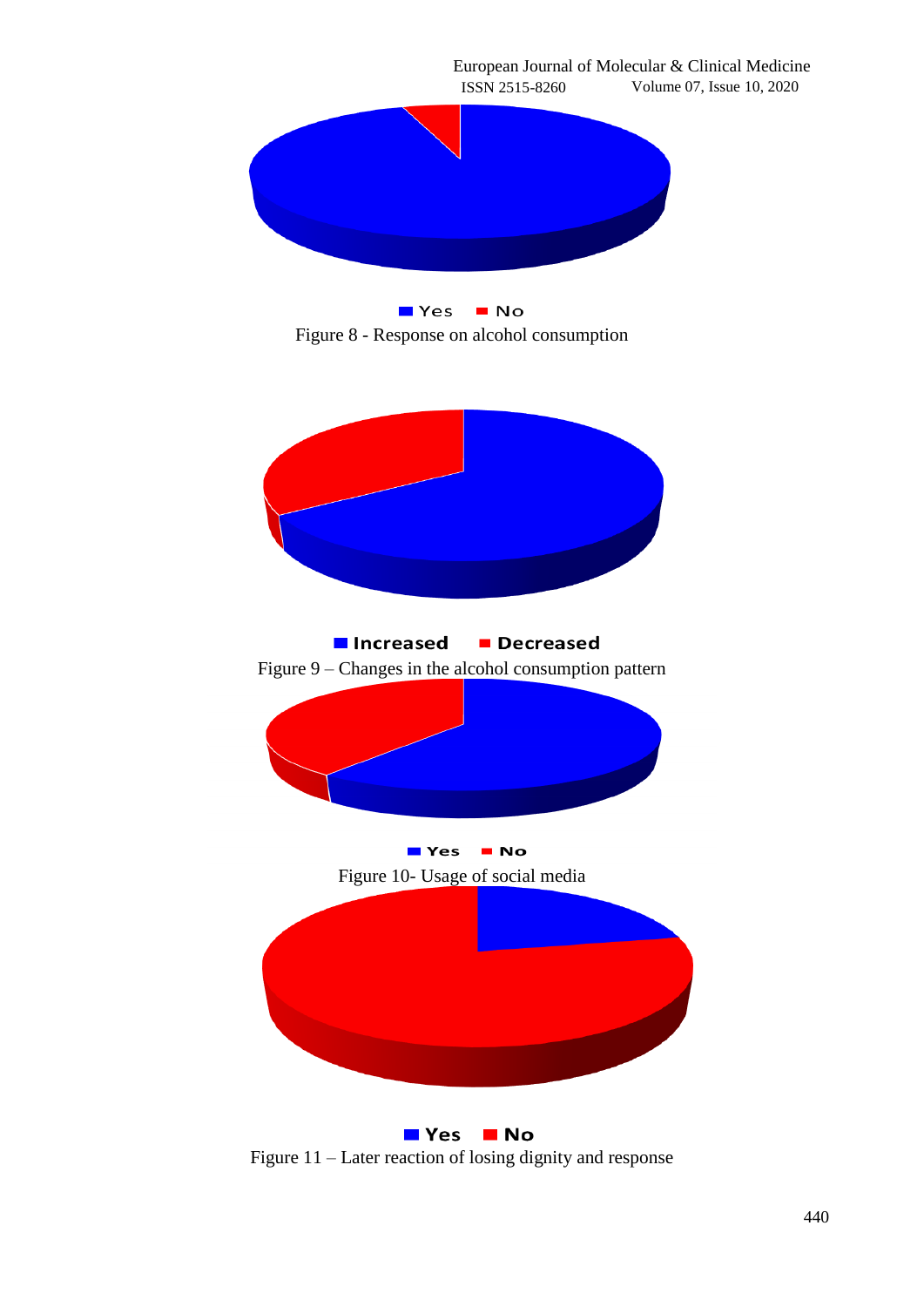#### **3.6. Mental stress and Mental Health**

Meanwhile, our study stated that graduate students generally experience significant amounts of stress and anxiety, which also affects their usual behaviour. The findings of our google-based cross-sectional survey indicate that more than two-thirds of the students were experiencing mild to severe depression and anxiety. The results in this study stressed on the fact that the nationwide lockdown in India is going to cause a significant disruption in the academic programs and create a gap in both teaching and learning in medical colleges. The academic delays could have long-term impacts on the psychology of students as they are more likely to be graduated later than they have expected. In this regard, faculties, as well as university authorities, should stay connected with the students using social media platforms and motivate them to move forward together during this difficult time. Apart from the issues mentioned above, this study found no significant differences between male and female students with relation to depression or anxiety, thus complement previous studies (**Figure 12 & 14)**.



Figure 14 – response on mental Stress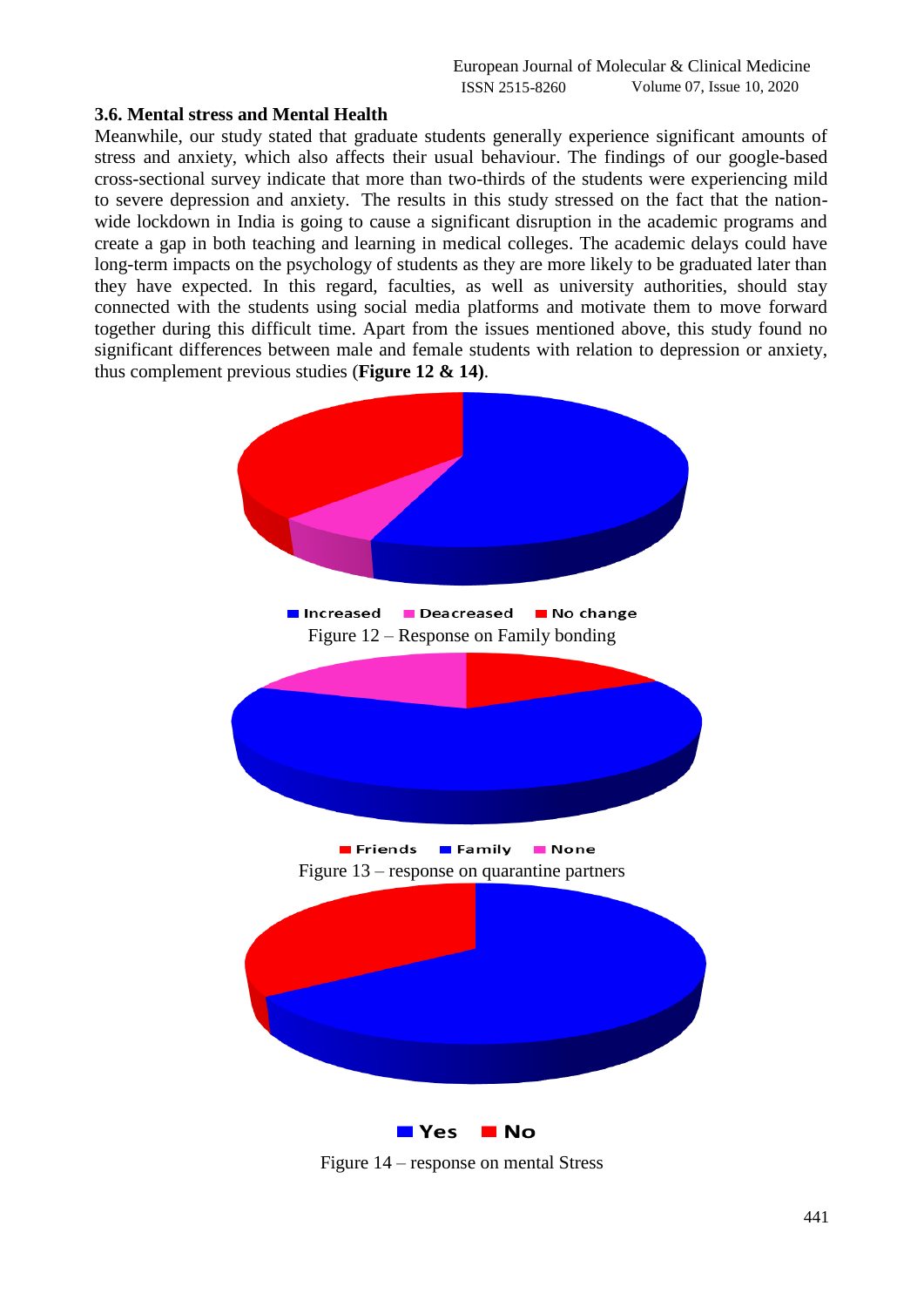#### **4.0 Conclusion**

Despite some limitations, this study gives the first empirical evidence that a large percentage of medical college students in India have been suffering from depression and anxiety symptoms during the ongoing pandemic. To ensure the continuous involvement of students in educational processes, the universities should initiate all-inclusive online-based educational programs to reach out the students living in remote areas with or without devices in association with internet-service providers by providing scholarship or student loan. Furthermore, parents should be encouraged, by providing pandemic response and recovery support from the government, to create a friendly and positive family environment for university students without imposing pressure on the future academic and working career.

### **5.0 Acknowledgement**

Authors greatly acknowledge central research laboratory, Vinayaka Mission's Medical College for the publication support.

### **6.0 References**

1. Zhai Y, Du X. Mental health care for international Chinese students affected by the COVID-19 outbreak. The Lancet Psychiatry. 2020;7(4):e22. pmid:32199511

2. Ahmed MZ, Ahmed O, Aibao Z, Hanbin S, Siyu L, Ahmad A. Epidemic of COVID-19 in China and associated psychological problems. Asian Journal of Psychiatry. 2020;51:102092. pmid:32315963

3. Chen L, Yuan X. China's ongoing battle against the coronavirus: Why did the lockdown strategy work well? Socio-Ecological Practice Research. 2020:1–6.

4. The Daily Star. First coronavirus cases confirmed Dhaka, Bangladesh: Mahfuz Anam; 2020 [cited 2020 10 March]. https://www.thedailystar.net/frontpage/news/first-coronavirus-casesconfirmed-1878160.

5. Bhuiyan AKMI, Sakib N, Pakpour AH, Griffiths MD, Mamun MA. COVID-19-related suicides in Bangladesh due to lockdown and economic factors: Case study evidence from media reports. International Journal of Mental Health and Addiction. 2020. pmid:32427168

6. Banik R, Rahman M, Sikder T, Gozal D. COVID-19 in Bangladesh: Public awareness and insufficient health facility remain key challenges. Public health. 2020.

7. Jahid AM. Coronavirus pandemic: 45 districts now under complete lockdown. The Daily Star. 2020 26 April, 2020.

8. Dong L, Hu S, Gao J. Discovering drugs to treat coronavirus disease 2019 (COVID-19). Drug Discoveries & Therapeutics. 2020;14(1):58–60. pmid:32147628

9 .Bai Y, Yao L, Wei T, Tian F, Jin D-Y, Chen L, et al. Presumed asymptomatic carrier transmission of COVID-19. JAMA. 2020;323(14):1406–7. pmid:32083643

10 .Dhaka Tribune. Education institutions to remain closed till May 30. Dhaka Tribune. 2020 5 May, 2020;Sect. Education.

11.United News of Bangladesh. Educational institutions to remain shut till June 15 Dhaka, Bangladesh: Educational institutions to remain shut till June 15; 2020 [updated 28 May 2020; cited 2020 06 June]. https://unb.com.bd/category/Bangladesh/educational-institutions-to-remainshut-till-june-15/52155.

12.Hawryluck L, Gold WL, Robinson S, Pogorski S, Galea S, Styra R. SARS control and psychological effects of quarantine, Toronto, Canada. Emerg Infect Dis. 2004;10(7):1206–12.

13.Gritsenko V, Skugarevsky O, Konstantinov V, Khamenka N, Marinova T, Reznik A, et al. COVID 19 fear, stress, anxiety, and substance use among Russian and Belarusian university students. International Journal of Mental Health and Addiction. 2020.

14.Ahorsu DK, Imani V, Lin C-Y, Timpka T, Broström A, Updegraff JA, et al. Associations between fear of COVID-19, mental health, and preventive behaviours across pregnant women and husbands: An actor-partner interdependence modelling. International Journal of Mental Health